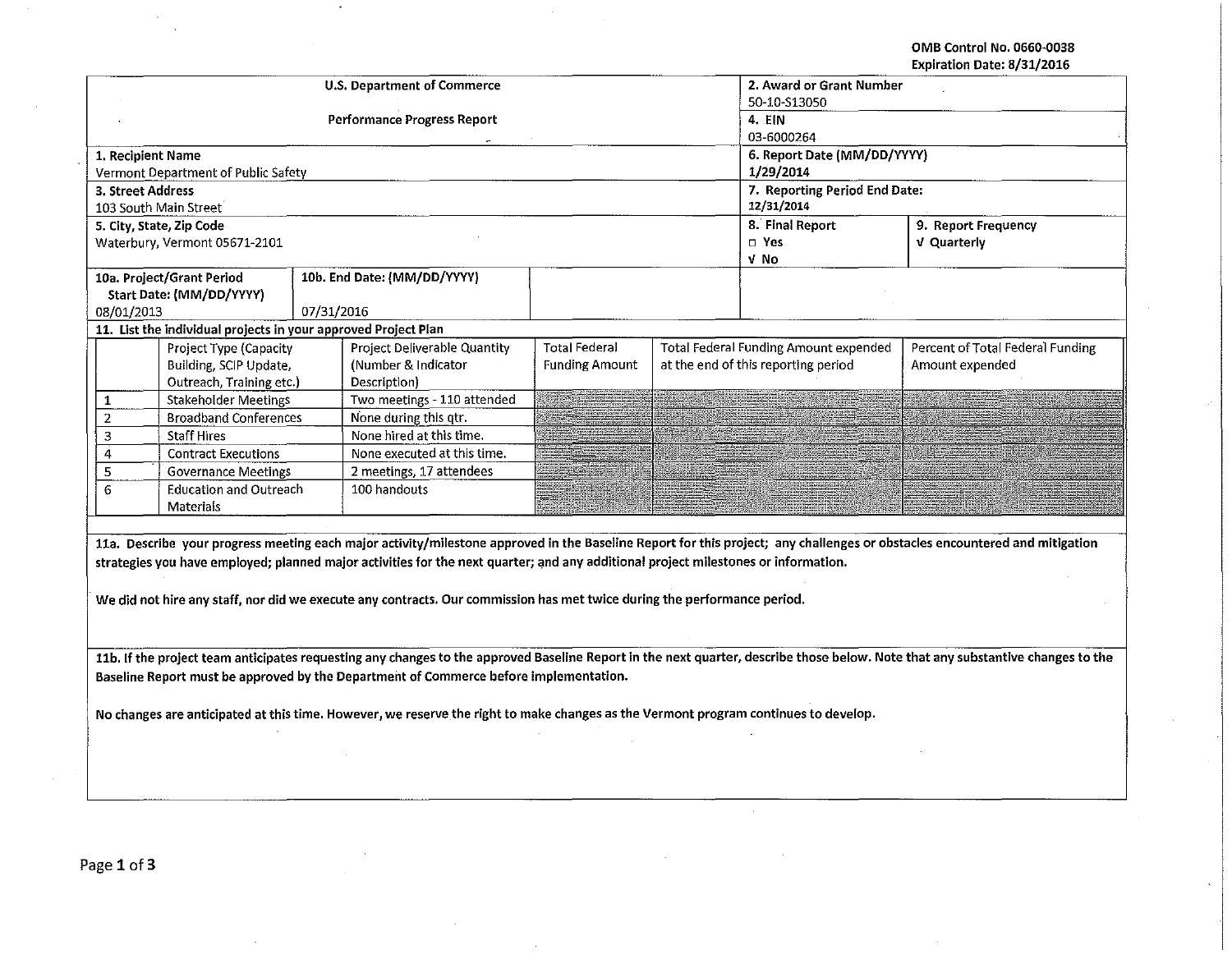llc. Provide any other information that would be useful to NTIA as it assesses this project's progress.

None at this time.

11d. Describe any success stories or best practices you have identified. Please be as specific as possible.

None at this time.

12. Personnel

12a. If the project is not fully staffed, describe how any lack of staffing may impact the project's time line and when the project will be fully staffed.

During this quarter two job postings were issued for a program manager. As of 12/31/14 the applications from the second job posting were reviewed and interviews have been scheduled. We are hopes of hiring a program manager in January.

12b. Staffing Table

| <b>Job Title</b>                                | FTE % | Project(s) Assigned                                                                                                                    | Change |
|-------------------------------------------------|-------|----------------------------------------------------------------------------------------------------------------------------------------|--------|
|                                                 |       |                                                                                                                                        |        |
|                                                 |       |                                                                                                                                        |        |
|                                                 |       |                                                                                                                                        |        |
|                                                 |       |                                                                                                                                        |        |
|                                                 |       |                                                                                                                                        |        |
|                                                 |       |                                                                                                                                        |        |
|                                                 |       |                                                                                                                                        |        |
|                                                 |       |                                                                                                                                        |        |
|                                                 |       |                                                                                                                                        |        |
|                                                 |       | Remove Row<br>Add Row                                                                                                                  |        |
|                                                 |       |                                                                                                                                        |        |
|                                                 |       |                                                                                                                                        |        |
| 13. Subcontracts (Vendors and/or Subrecipients) |       |                                                                                                                                        |        |
|                                                 |       | 13a. Subcontracts Table -- Include all subcontractors. The totals from this table must equal the "Subcontracts Total" in Question 14f. |        |

| Name | Subcontract Purpose                             | Type<br>(Vendor/Subrec.)      | RFP/RFQ<br>Issued<br>(Y/N) | Contract<br>Executed<br>(Y/N) | Start<br>Date | End<br>Date | Total Federal<br><b>Funds Allocated</b> | Total Matching<br><b>Funds Allocated</b> | Project and % Assigned |
|------|-------------------------------------------------|-------------------------------|----------------------------|-------------------------------|---------------|-------------|-----------------------------------------|------------------------------------------|------------------------|
| TBD  | Project Manager for<br><b>Technical Support</b> | Personal Services<br>Contract | N                          | Ν                             | TBD           | <b>TBD</b>  | 199.840.00                              |                                          | 0%                     |